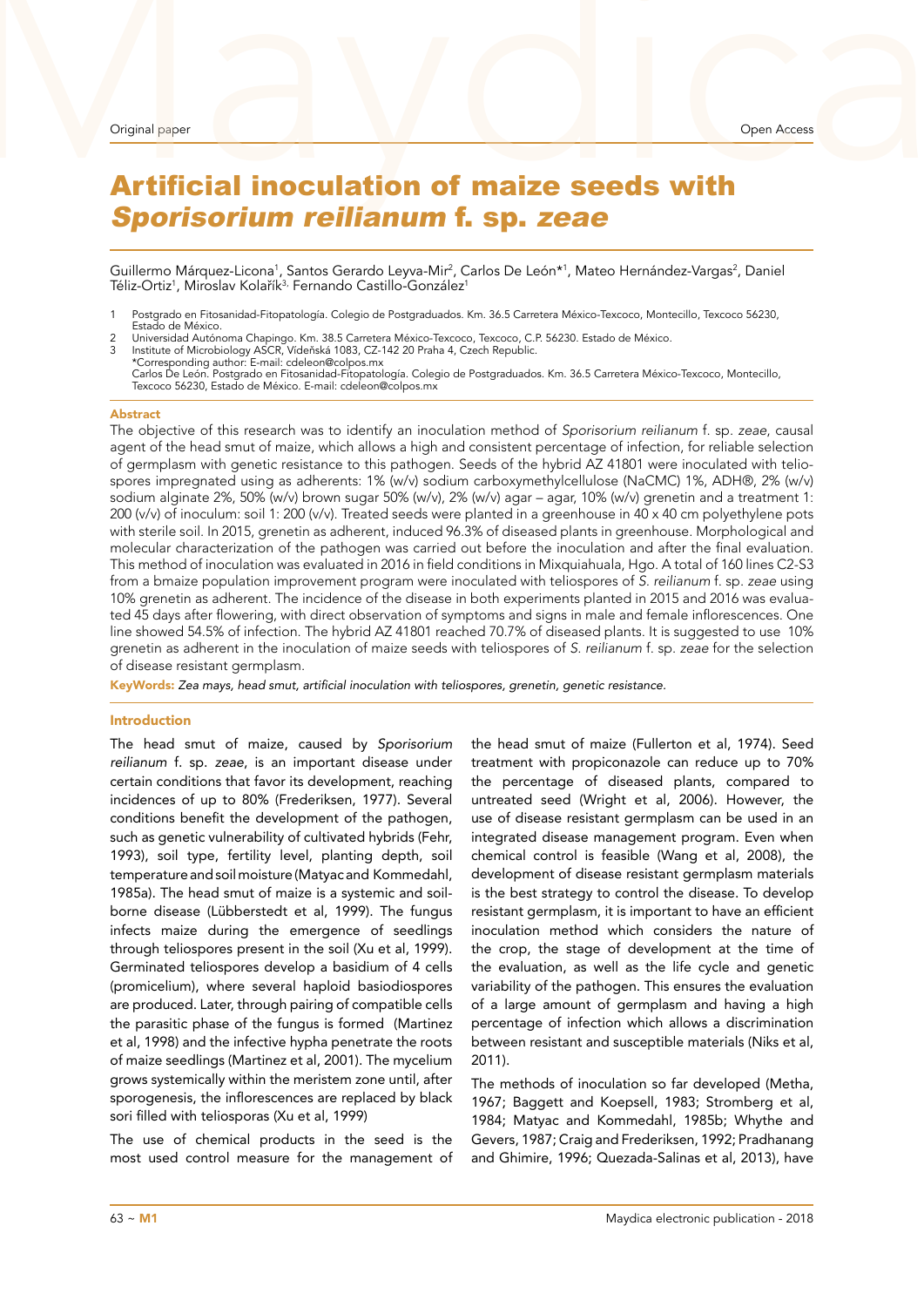been the basis for several investigations, but the efficiency of these methods in germplasm selection under field conditions is not clear as the percentages of induced infections vary considerably, limiting their use in a breeding program of disease resistance.

The germination rates of S. reilianum teliospores vary from 15% to 35% (Potter, 1914; Osorio y Frederiksen, 1998; Quezada-Salinas et al, 2013), with 60 to 90% of germination under specific conditions of storage and incubation (Pai and Pan, 1964). Limiting the efficiency in reproducing the percentages of infected plants, making impossible an adequate evaluation of germplasm with resistance to the pathogen.

At present, there is a need for head smut resistant germplasm for areas where the pathogen has become important. Therefore, the objective of this research was to develop an efficient inoculation technique of maize seeds with teliosporas of S. reilianum f. sp. *zeae*, for the selection of disease resistant germplasm.

### Materials and methods

### Inoculum

To select a source of inoculum with a high percentage of germination, during the year 2014 collections of tassels and ears infected with *S. reilianum* f. sp. *zeae* were done, obtaining 2 collections from the state of Guanajuato, 10 from Hidalgo, 6 from Mexico and 1 from Zacatecas. The teliospores were removed from the sori and passed through a 117μ mesh (Mont lnox®), stored in plastic containers with CaCl<sub>2</sub> (J.T. Baker and Macron Fine Chemicals® 94%), and stored at 20  $\pm$  2 °C until use. The viability of the inoculum was verified prior to inoculation of the seed as described by Quezada-Salinas et al, (2013), selecting as inoculum the collection with the highest germination percentage.

The morphological characterization of the inoculum was done by observing permanent mounts of the pathogen. For this, 100 spores were characterized using an optical microscope. Measurements were done under a light microscope at 100 X (CX31RBSFA, Olympus®). The molecular characterization was done from monobasidial cultures, amplifying the ITS region (Internal Transcribed Spacer) and part of the LSU rDNA (Large Subunit Ribosomal DNA) region using the ITS1F / NL4 primers.

To produce monobasidial cultures, teliospores of *S. reilianum f*. sp. *zeae* previously disinfected in an aqueous solution 1.5% of CuSO $_{\tiny 4}$  (w/v) for 24 h (Holliday, 1974), washed with three changes of sterile distilled water and recovered by vacuum using a Büchner funnel with sterile filter paper grade 1 (Whatman ®). A 50.000 teliospores mL-1 suspension in sterile distilled water

was prepared and deposited 1 mL per Petri dish with Potato-Dextrose-Agar (PDA) medium, distributing the suspension on the surface of the medium and removing the excess water on sterile absorbent paper. The dishes were incubated in dark at 25 °C for 24 h. From the germinated teliospores, individual basidia were transferred to dishes with PDA. Monobasidial cultures grew for 15 days and one monobasidial cultures was selected for DNA extraction.

Total DNA extraction from the monobasidial culture was performed with Ultra Clean® Microbial DNA Isolation Kit MoBio Laboratories Inc. DNA integrity was checked on a 1% agarose gel and the amount of DNA was determined by spectrophotometry at 260 nm absorbance with a (Nanodrop® ND-1 V 3.2.1). A reaction mixture of 25 μL was used, My Taq buffer 1X, 10 pm of each primer, 1U of MyTaq™ DNA Polymerase (Bioline Germany) and 100 ng DNA. The amplification was performed in an Eppendorf ® thermocycler, Mod. Mastercycler Pro with an initial denaturation of 94°C for 4 min, followed by 35 cycles at 94°C for 1 min for denaturation, 55°C 1 min for alignment and 72 °C for 1 min for extension, plus a 72°C cycle for 10 min for final extension.

The amplified products were visualized through 1% agarose gel electrophoresis at 120 volts for 30 min. To estimate the size of the amplified fragment, the molecular marker Pst I (Microzone ®) was used, which indicates 28 different sizes of fragments ranging from 15 base pairs to 11.49 Kilobases. After electrophoresis, the gel was analyzed with a photodocumentator Chemi Genius 2 Bio Imaging System (Syngene®). PCR products were purified as described by Kirby (1965) and sent to sequence to Macrogen Europe, Amsterdam, The Netherlands.

The quality of the sequences was determined by the electropherograms using the 4peaks® Nucleobytes software (Griekspoor and Groothuis, 1994), while the sequences were aligned using the UGENE software (Okonechnikov et al, 2012). The obtained sequences were compared in the GENBANK database using the BLAST tool (Altschul et al, 1990) from the National Center for Biotechnological Information (NCBI).

## Evaluation of treatments in greenhouse

Maize seeds of the white endosperm commercial hybrids AS1503 (Aspros), AZ 41801 (Azteca) and Euros (Unisem) were used. The commercial fungicide treatment of the seeds was removed by washing them with a 1% solution of Rome detergent (Fábrica de Jabón La Corona S.A. de C.V.) by vigorously shaking. To inactivate the remaining fungicide present on the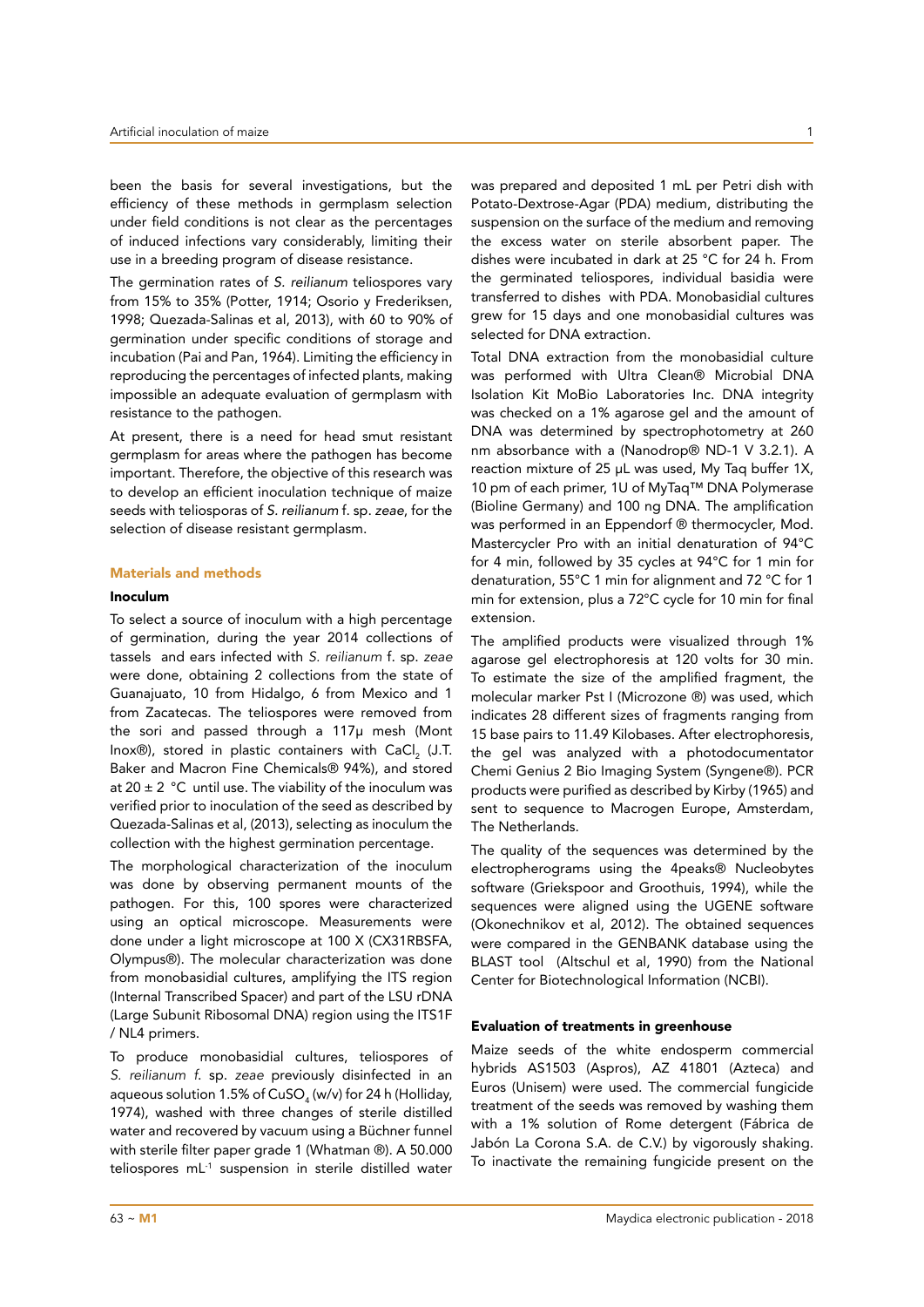seeds, they were treated with a solution of lime (pH 12) for 5 min. Subsequently, the seed was disinfested with a 1.5% solution of sodium hypochlorite (NaOCl) for 2 min, washed with three changes of sterile distilled water and dried at 22°C on sterile absorbent paper. Before inoculation of seeds, the effect of sodium carboxymethylcellulose (NaCMC), ADH, alginic acid, brown sugar, agar and grenetin on the germination percentage of the teliospores was determined; For this, 1 mL of the teliospore suspensions was added in Petri dishes with PDA with three replicates. The dishes were incubated in darkness at 25°C for 24 h and the percentage of germination was evaluated in three fields at 40X per dish. No detrimental effect on teliospore germination was found in any of the adherents, so they were used in seed inoculation treatments.

The treatments evaluated for the identification of an efficient inoculation technique of S. reilianum f. sp. *zeae* in maize seeds were: 1: control; 2: seeds were incorporated into the solution of 1% (w/v) NaCMC with 1.7x107 teliosporas mL-1 for 1 min, recovered and dried at 23 2 ° C for 24 h. (Quezada-Salinas et al, 2013); 3; seeds were incorporated into the adherent ADH® (Cosmocel) with 1.7x107 teliosporas per mL for 1 min, recovered and dried at  $23 \pm 2$  ° C for 24 h; 4; seeds were incorporated one by one into 2% (w/v) sodium alginate with 1.7x107 teliosporas mL<sup>-1</sup> for 1 min, recovered and placed in a 1.6% (w/v) solution of calcium nitrate (Ca(NO<sub>3</sub>)<sub>2</sub>). They were recovered in a Petri dish with sterile distilled water until the time of planting (Bashan, 1998); 5; the adherent used was brown sugar 50% (w/v); 6; 2% (w/v) agar-agar (w/v); 7; 10% (w/v) grenetin (w/v); in treatments 5, 6 and 7, seeds were incorporated into adherents for 1 min, recovered and in a Petri dish where they were completely covered with teliospores. The seeds were then placed in a Petri dish and dried at room temperature (23 °C) for 24 h; 8: seeds washed without fungicide protection were sown in pots with an inoculum-soil mixture 1:200 (1.8x10<sup>6</sup> teliospores/g<sup>-1</sup> soil) (Matyac and Kommedahl, 1985b).

In 2015, inoculated maize seeds were planted in a greenhouse of the Colegio de Postgraduados, Campus Montecillo, Texcoco, Méx. (19°27'43.1"N,98°54'13.4" W) in 40x40 cm polyethylene pots with sterile soil used by Quezada-Salinas et al, (2013). After sowing, the pots were irrigated at field capacity. To increase the percentage of infection, constant irrigation was avoided during the early stages of seedling development (Wu et al, 1981; Mack et al, 1984). The plants were fertilized every 20 days using a nutrient solution of 5.000 ppm nitrogen (46-00-00). The humidity and temperature of the greenhouse was recorded with the help of an

The incidence of the disease was recorded 45 days after flowering, counting the total number of plants per pot, and the number of infected plants in the different treatments. The tassels were evaluated by direct observation of signs and symptoms, while the ears were longitudinally sectioned to observe the internal presence of sori. The teliospores from infected plants were again characterized morphologically and molecularly to corroborate the identity of the pathogen. The data obtained were analyzed based on the model of a spli-plot design, where the main plots were the hybrids, and the sub plots were the treatments, with three replications per treatment. Data was subjected to analysis of variance and multiple comparison of means by Tukey's honest significant difference method at a significance level of 5% using statistical software SAS Systems for Windows V 9.4. (SAS Institute Inc. 1999).

### Validation of the best method in field conditions

After evaluation in the greenhouse, the best method of inoculation was validated in field conditions. It was decided to validate the method determining differences in resistance in homozygous lines. For this, 22 seeds of each of 160 white endosperm C2- S3 lines derived from a breeding program for genetic resistance to S. reilianum f. sp. *zeae* in the states of Mexico and Hidalgo were inoculated. Inoculated and noninoculated AZ 41801 hybrid seeds were used as check. Prior to inoculation, the viability of the inoculum used was checked.

During 2016, infection of the C2-S3 lines inoculated with S. reilianum f. sp. *zeae* was measured by planting them in the Ejido Cinta Larga, Mixquiahuala, Hgo (20°11'24.6" N 99°14'35.2" W). Inoculated seeds of each line were planted in a 3 m long rows, 0.80 between rows, at a depth of 5 cm and 14 cm between seeds. After sowing, the soil was irrigated by flooding avoiding constant irrigation during the early stages of seedling development to increase the percentage of infection (Wu et al, 1981; Mack et al, 1984).

The incidence of disease in each of the C2-S3 lines was recorded 45 days after flowering. Diseased plants were those that presented symptoms in the tassel, ear or both. The response to infection of S. reilianum f. sp. *zeae* of the 160 lines was separated by the percentages of diseased plants, considering the ranges 0%, 0.1 - 10%, 11 - 20%, 21 - 30%, 31 - 40%, 41 - 50%, 51 - 60% and 60% infection.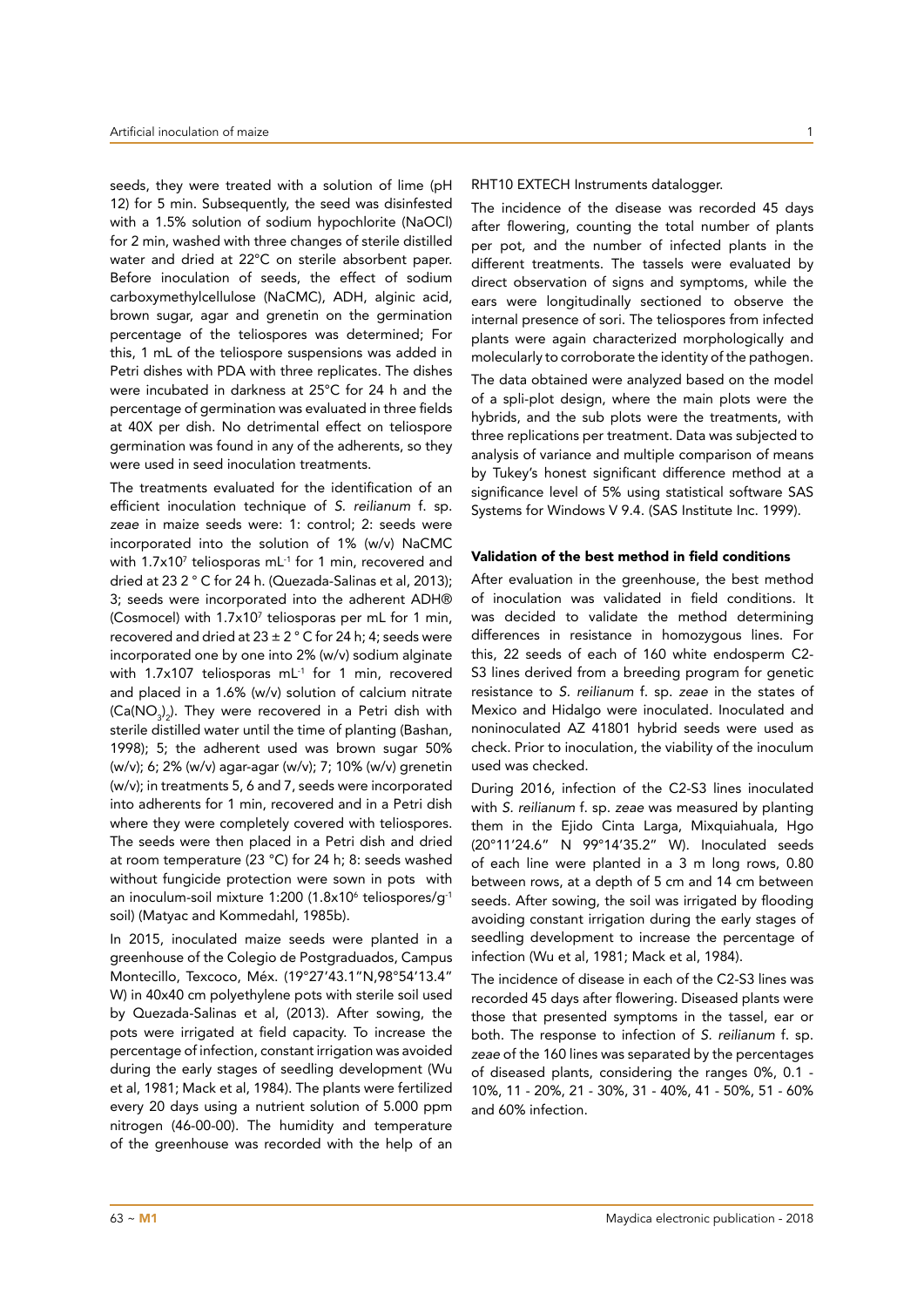

Figure 1. Structures of S. reilianum f. sp. zeae. A. mass of teliospores, B. Teliospore, C. Grouped sterile cells. D. Germinated teliospore.

# Results and Discussion

# Inoculum

After 24 h, in Petri dishes with PDA at 25 ºC, 18 of the 19 samples tested showed teliospore germination rates between 5 and 19%. In contrast, the teliospores collected in a lot of maize of the Cardenal hybrid (Asgrow®) in the municipality of Tenango del Valle, Mex., reached 45.3% germination, which was chosen as source of inoculum for this research.

Spore disinfestation with 1.5%  $\textsf{CuSO}_{_4}$  inhibited the development of contaminating fungi present in sori, such as *Fusarium* spp. The percentage of teliospore germination in the sample used as inoculum after 24h of incubation was higher than those reported by Potter (1914), Osorio and Frederiksen, (1998), and Quezada-Salinas et al, (2013) who obtained maximum germinations of 15, 28 and 35.4%, respectively. This variation in percentages of germination may affect the percentages of infected plants in inoculation methods. The differences in the percentage of teliospore germination may be due to the storage conditions

(Quezada-Salinas et al, 2013), probably happened with the sample used as inoculum in the present work, which had a drying period in greenhouse for 3 months, while the rest of the samples had only 5 days of drying. However, further research is needed in this line. In the present study, teliospores with a period of drying in greenhouse for 3 months, preserved in plastic bottles with CaCl $_2$  (J.T. Baker and Macron Fine Chemicals® 94%), stored at 22  $\pm$  2 °C and germinated in PDA medium, and incubated in darkness at 25° C for 24h recorded the above mentioned 45.3% germination.

In the microscopic observation of the sori, it was determined that they consist of masses of teliospores of 63-82 μm (Figure 1A). The teliospores were globose to subglobose, some oviodes or irregular, mainly of brown color. The size of the teliospores varied between 10-12 x 11-13.5 μm, with ornamentation (Figure 1B). Also, irregularly clustered sterile cells of light brown to yellow color or hyalines of 9-16 μm were observed, generally flattened on the contact surface (Figure 1C). These characteristics correspond to the morphological characterization made by Vánky (2012). The germinated

 $63 - M1$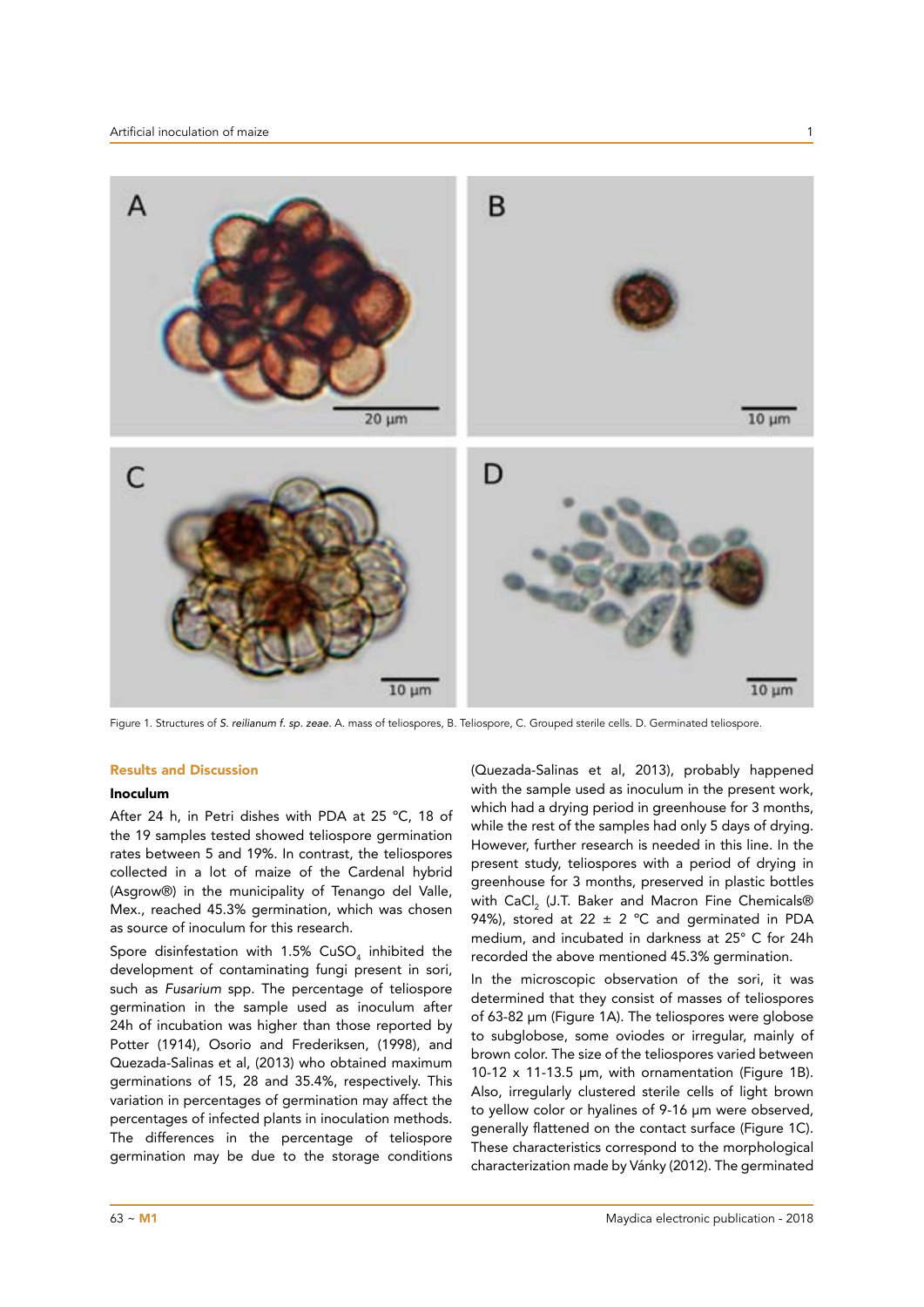

Figure 2. Colonies of S. reilianum f. sp. zeae in PDA. das = days after sowing.

teliospores formed a four-cell septated basidium, each of which formed a basidiospore (Figure 1D), from where numerous secondary sporidia were developed, which later in PDA medium, formed cream yeast-like colonies which 25 days took a light brown to black color (Figure 2).

DNA from monobasidial cultures obtained from the sample used as inoculum, as well as teliospore DNA recovered at the end of the greenhouse experiment, using the pair of primers ITS1F and NL4, amplified a fragment of approximately 1.300 base pairs (Figure 3), corresponded to the expected size of the complete ITS region, plus the portion of the LSU rDNA region of the genome of S. reilianum (Stoll et al, 2005).



Figure 3. PCR amplification products using primers ITS1F and NL4. MM. Pst1 molecular marker. 1. Monobasidial culture DNA generated from teliospores of S. reilianum f. sp. zeae used in inoculation of maize seeds. 2. Monobasidial culture DNA of teliospores of S. reilianum f. sp. zeae collected at the final evaluation in greenhouse. 3. DNA from healthy tassel. 4. Check (water).

The sequences obtained (KY856895, KY856896) have 99% identity to the sequences deposited in GenBank by Schirawski et al. (2008) who sequenced the complete genome of S. reilianum, thereby corroborating the identity of the pathogen inoculated and recovered after the greenhouse evaluation. Amplification was not obtained with DNA from the healthy plant tissue and sterile water for PCR.



Figure 4. A. Inoculated (I) and check noninoculated (C) adult plants. B. Inoculated (I) and check noninoculated (C) ears.

# Evaluation of treatments in greenhouse

The greenhouse experiment planted in the summer cycle (June-October, 2016) was carried out at a mean daily temperature of 27.7 ºC, while the average relative humidity was 74.3%. Previously determined none of the materials used as adherent for the inoculation of teliospores had a negative effect on teliospore germination. The percentage of germination observed in the control was 45.3% while in the rest of the treatments the percentages of germination varied in proportions < 1%.

No signs or symptoms of the disease were observed 45 days after flowering in the check plants, whereas plants from inoculated seed showed, the formation of teliospore-filled sori, replacing totally or partially the tassel and ear of the plants (Figure 4), as described by Matyac y Kommedahl (1985b).

The physiological and morphological changes observed in plants of the three hybrids inoculated with the pathogen caused a reduction in the production of pollen and grain, as pointed out by Ghareeb et al, (2011).

The variance analysis did not show statistical differences between the response to infection among the three hybrids evaluated. However, significant differences were observed between treatments (Table 1). Hybrids AS1503, Az 41801 and Euros presented the highest percentage of infected plants when seeds were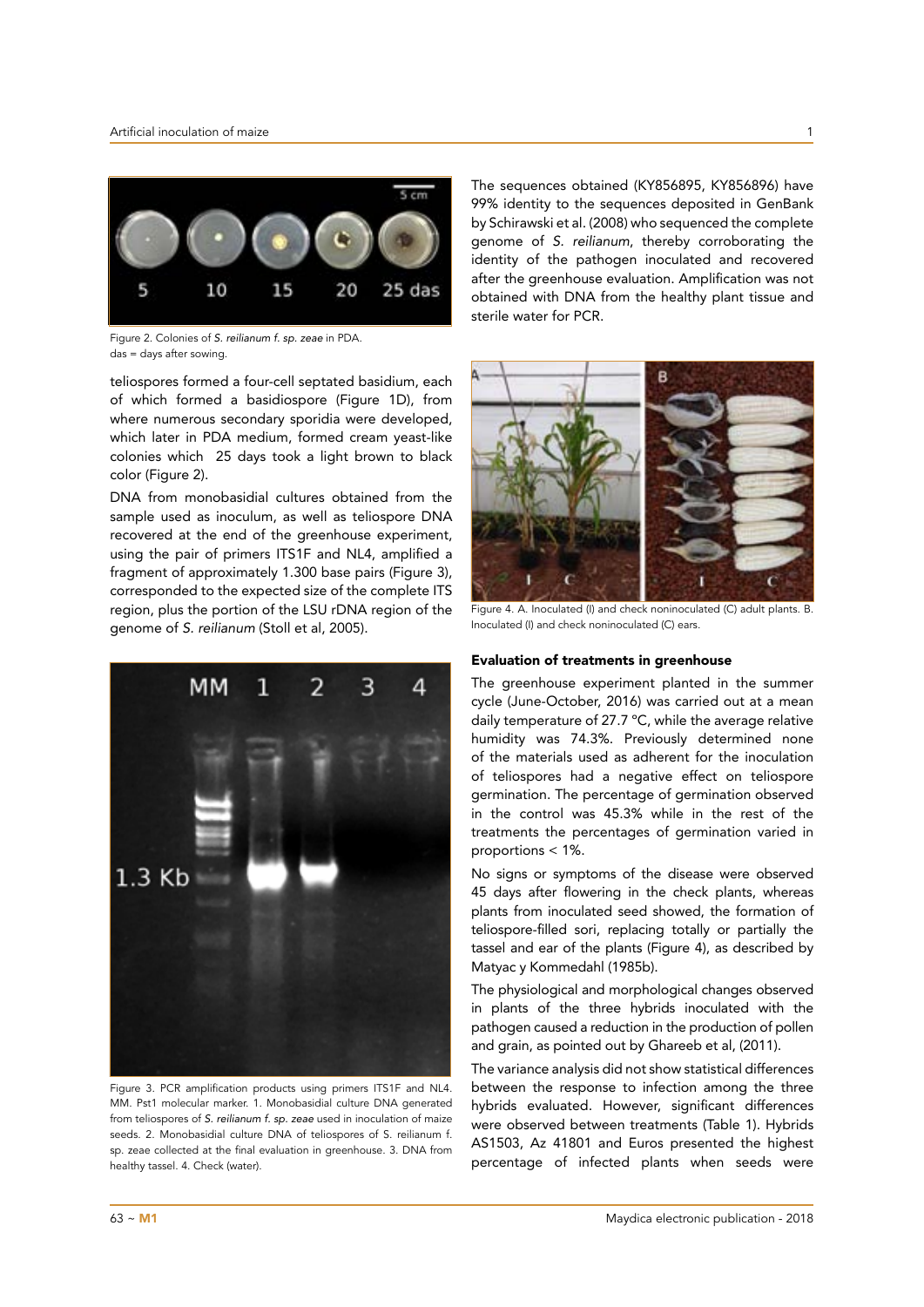1

| <b>Treatment</b>   | Average infection of maize seedlings (%) |              |          |          |
|--------------------|------------------------------------------|--------------|----------|----------|
|                    | As1503                                   | <b>Euros</b> | Az 41801 | mean     |
| 1) Control         | 0.0                                      | 0.0          | 0.0      | 0.0 E    |
| 2) NaCMC           | 35.9                                     | 35.8         | 50.0     | 40.59 CD |
| 3) ADH             | 5.6                                      | 20.8         | 29.0     | 18.46 DE |
| 4) Sodium alginate | 11.1                                     | 20.0         | 21.4     | 17.51 DE |
| 5) Brown sugar     | 4.2                                      | 42.1         | 49.2     | 31.81CD  |
| 6) Agar            | 41.7                                     | 54.2         | 59.5     | 51.79 BC |
| 7) Grenetin        | 86.1                                     | 95.2         | 96.3     | 92.54 A  |
| 9) Inoculum:soil   | 68.1                                     | 72.0         | 84.1     | 74.71 AB |

Table 1: Percent of maize seedlings infected with S. reilianum f. sp. zeae, generated from seeds inoculated with teliospores using different treatments.

Means with the same letter are not significantly different LSD (5%): 29.93, , CV(%): 48.65

inoculated using grenetin as adherent. This treatment induced averages of infected plants of 86.1, 96.3 and 95.2% respectively, demonstrating the efficiency of this method. The second group consisted of treatment 8 (inoculum/soil) and 6 (agar) with percentages of infected plants of 74.71 and 51.79, respectively. The treatment 2 (NaCMC) induced only 40.59% of infected plants and the remaining treatments promoted lower percentages. Noninoculated checks did not show infected plants.

# Validation of the best method in field conditions

The field experiment planted in the spring-summer cycle (March-September, 2016) was carried out at a mean daily temperature of 12.7 ºC, average



Figure 5. Frequency distribution of white endosperm S3 maize lines with head smut symptoms 45 days after flowering.

precipitation of 31mm, and average relative humidity 62%. Artificial inoculation with grenetin as adherent in the 160 C2-S3 lines of white endosperm maize resulted in a percentage of diseased plants with a maximum of 54.55 in the most susceptible line, while in the AZ 41801 inoculated hybrid resulted in 70.7% infection.

The distribution of the disease in the 160 lines inoculated with teliospores of S. reilianum f. sp. zeae using as adherent 10% grenetin was: 84 lines (52.5 %) did not show infection, 29 (18.1 %) with incidence of 1-10%, 27 (16.8 %) with incidence of 11-20 %, 15 (9.4 %) with incidence between 31-55%. The control did not show the disease (Figure5). The 84 C2-S3 lines will be recombined by controlled pollination to generate new cycle of recombination and continue selecting for disease-resistant lines, considering they have good

agronomic traits.

The percentages of infected plants were lower than those in the hybrids evaluated in greenhouse conditions, as the C2-S3 lines had 2 previous cycles of disease selection under natural infection conditions.

The use of grenetin as adherent in the inoculation of maize seeds ensures that the inoculum remains in the seed, since the loss of inoculum during transportation and field handling is lower than that obtained with the other methods evaluated. The percentages of infected plants obtained in the present investigation, suggest the use of grenetin as an adherent in the inoculation of maize seeds with teliospores of S. reilianum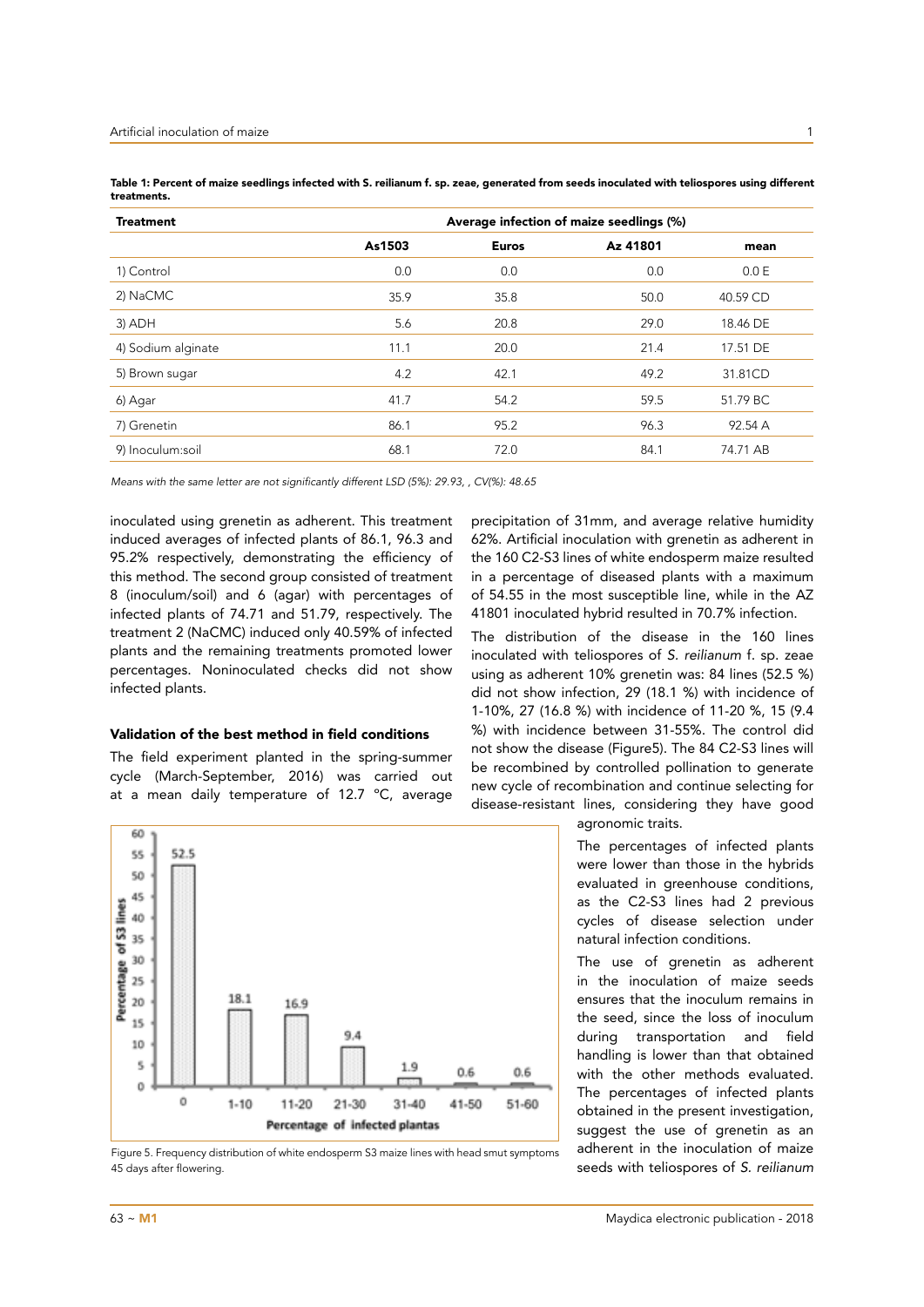f. sp. zeae for the evaluation of maize germplasm in a breeding program for selection of genetic resistance to the head smut of maize

The method of inoculation with grenetin proved to be better than the rest of the previously described methods. Field validation of the grenetin inoculation method demonstrated that this method is effective for germplasm selection, since it allows a distinction between resistant and susceptible germplasm under field conditions.

### Acknowledgments

To the Consejo Nacional de Ciencia y Tecnología (CONACYT), for the scholarship number 371568 for the first author. To the Engineer Jaime Ortega Bernal, for his support and recommendations to the present investigation.

### Literature cited

- Altschul SF, Gish W, Miller W, Myers EW, Lipman DJ, 1990. Basic local alignment search tool. J Mol Biol 215:403–410.
- Baggett JR, Koepsell PA, 1983. Field inoculation of sweet corn with the head smut pathogen (Sphacelotheca reiliana). Hort Science 18:67–68
- Bashan Y, 1998. Inoculants of plant growth-promoting bacteria for use in agriculture. Biotechnol Adv 16:729–770
- Craig J, Frederiksen RA, 1992. Comparision of sorghum seddlings reactions to *Sporisorium reilianum* in relation to sorghum head smut resistance classes. Plant Dis 76:314–318
- Fehr WR, 1993. Principles of cultivar development. Theory and technique Vol. 1. Macmillian, Ames, Iowa.
- Frederiksen RA, 1977. Head smuts of corn and sorghum. In: Association. AST (ed) Proc. Annu. Corn Sorghum Res. Conf. 32nd. Washington, D.C., pp 89–105
- Fullerton RA, Scott DJ, Graham GJ, 1974. Effect of fungicides on the control of head smut of maize, and the relationship between infection level and crop yield. New Zeal J Exp Agric 2:177–179
- Ghareeb H, Becker A, Iven T, Feussner I, Schirawski J, 2011. *Sporisorium reilianum* infection changes inflorescence and branching architectures of maize. Plant Physiol 156:2037–52
- Griekspoor A, Groothuis T, 1994. 4Peaks by A. nucleobytes.com
- Holliday R, 1974. Ustilago maydis. In: King RC (ed) Handbook of genetics. Vol. 1. Plenum Press, New

York, NY, pp 575–595

- Kirby KS, 1965. Isolation and characterization of ribosomal ribonucleic acid. Biochem J 96:266–269
- Lübberstedt T, Xia XC, Tan G, Liu X, Melchinger AE, 1999. QTL mapping of resistance to *Sporisorium reiliana* in maize. Theor Appl Genet 99:593–598
- Mack HJ, Baggett JR, Koepsell P, 1984. Effects of cultural practices on the incidence of head smut in sweet corn. HortScience 19:77–78
- Martinez C, Bu´ee M, Jauneau A, Bécard G, Dargent R, Roux C, 2001. Effects of a fraction from maize root exudates on haploid strains of *Sporisorium reilianum*  f. sp. *zeae*. Plant Soil 236:145–153
- Martinez C, Roux C, Dargent R, 1998. Biotrophic Development of *Sporisorium reilianum* f. sp. *zeae* in Vegetative Shoot Apex of Maize. Biochem Cell Biol 89:247–253
- Matyac CA, Kommedahl T, 1985a. Factors affecting the development of head smut caused by Saphacelotheca reiliana on corn. Phytopathology 75:577–581
- Matyac CA, Kommedahl T, 1985b. Ocurrence of chlorotic spots on corn seedling infected with Sphacelotheca reiliana an their use in evaluation of head smut resistance. Plant Dis 69:251–254
- Metha BK, 1967. Evaluation of physiological specialization in Sphacelotheca reiliana. Phytopathology 57:952–928
- Niks RE, Parlevliet JE, Lindohout P, Bai Y, 2011. Breeding crops with resistance to diseases and pests. Wageningen Academic Publishers, Wageningen, The Nethelands
- Okonechnikov K, Golosova O, Fursov M, 2012. The UGENE team. Unipro UGENE: a unified bioinformatics toolkit. Bioinformatics 28:1166–1167.
- Osorio JA, Frederiksen RA, 1998. Development of an infection assay for *Sporisorium reilianum*, the head smut pathogen on sorghum. Plant Dis 82:1232–1236
- Pai CK, Pan SF, 1964. Studies on factors influencing the germination of the chlamydospores of Sphacelotheca *reiliana*. Acta Phytopathol Sin 7:53–60
- Potter AA, 1914. Head smut of sorghum and maize. J Agric Res II:339–380
- Pradhanang PM, Ghimire SR, 1996. Fungicide management of maize head smut (Sphacelotheca *reiliana*) by seed treatment. Trop Agric 73:325–328
- Quezada-Salinas A, De León-Garcia de Alba C, Hernández-Anguiano AM, Nava Díaz C, 2013. Evaluation of inoculation methods on maize seeds with *Sporisorium reilianum* f. sp. *zeae* (Kûhn)